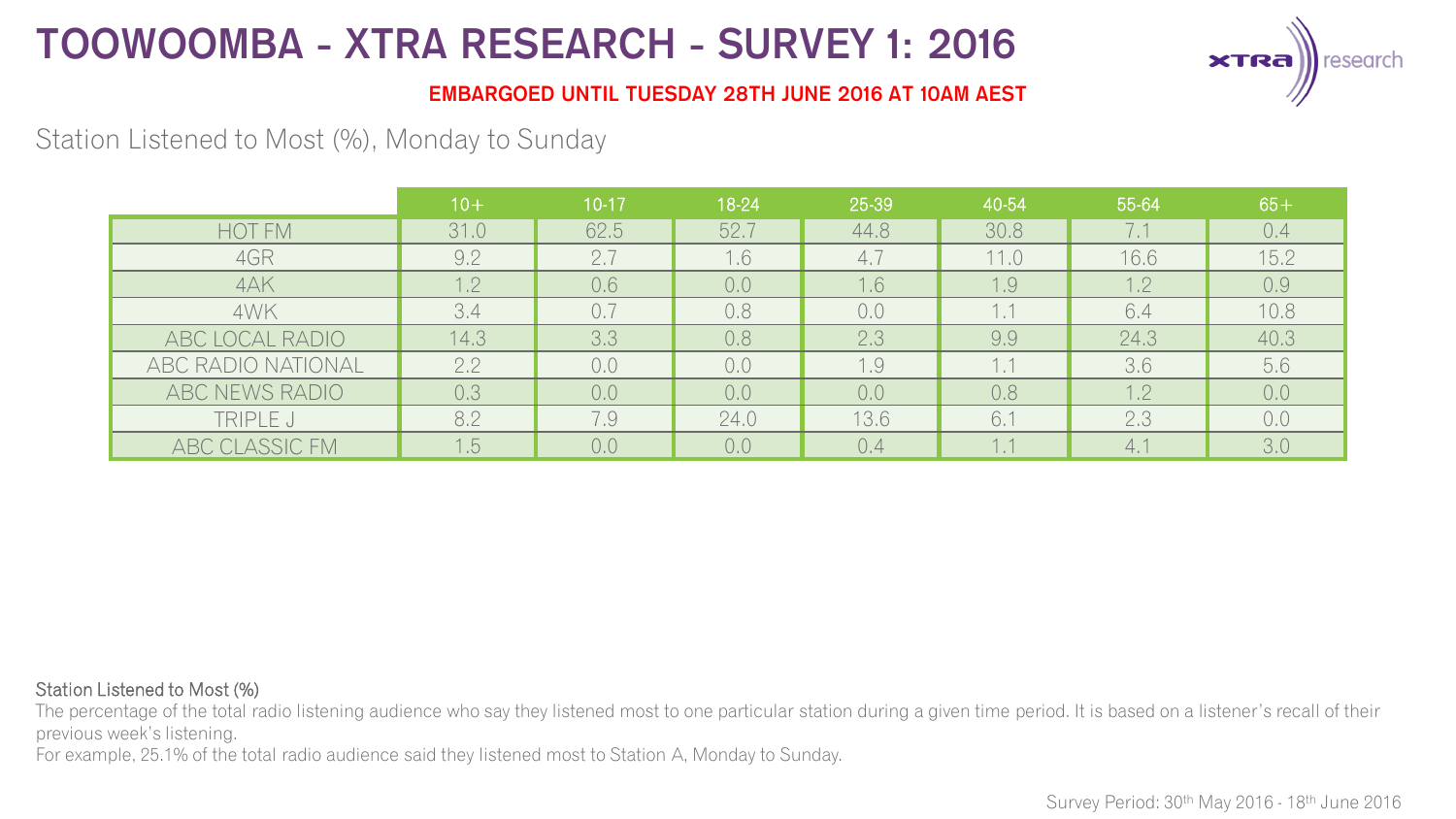

### **EMBARGOED UNTIL TUESDAY 28TH JUNE 2016 AT 10AM AEST**

## Session Listened to Most (%)

|                    | <b>Breakfast</b> | Morning | Afternoon | <b>Drive</b> | Evening   | Weekend<br>Mon-Fri 5.30am-9.00am Mon-Fri 9.00am-12.00pm Mon-Fri 12.00pm-4.00pm Mon-Fri 4.00pm-7.00pm Mon-Fri 7.00pm-12.00mn Sat-Sun 5.30am-12.00mn |
|--------------------|------------------|---------|-----------|--------------|-----------|----------------------------------------------------------------------------------------------------------------------------------------------------|
| <b>HOT FM</b>      | 31.7             | 23.3    | 32.6      | 35.5         |           | 27.6                                                                                                                                               |
| 4GR                | 7.9              | 11.7    | 6.4       | 6.2          | 6.7       | 8.2                                                                                                                                                |
| 4AK                | $\mathsf{I}$ .4  | 1.2     | 1.3       | 1.3          | 0,6       |                                                                                                                                                    |
| 4WK                | 2.9              | 4.6     | 4.0       | 2.5          | 9.1       | 3.0                                                                                                                                                |
| ABC LOCAL RADIO    | 16.0             | 16.0    | 12.8      | 8.2          | 29.3      | 18.4                                                                                                                                               |
| ABC RADIO NATIONAL | 2.5              | 2.6     | 1.8       | 1.8          | 3.7       | 2.5                                                                                                                                                |
| ABC NEWS RADIO     | 0.5              | 0.2     |           |              | 0,6       | 0,0                                                                                                                                                |
| TRIPLE J           | 8.3              | 6.5     | 7.0       | 10.9         | 9.7       | 9.8                                                                                                                                                |
| ABC CLASSIC FM     |                  | 2.6     | 2.4       |              | $1^\circ$ | 2.0                                                                                                                                                |

#### Session Listened to Most (%)

The percentage of the total radio listening audience who say they listened most to one particular station during a given time period. It is based on a listener's recall of their previous week's listening.

For example, 25.1% of the total radio audience said they listened most to Station A, 5.30am-9.00am Monday to Friday.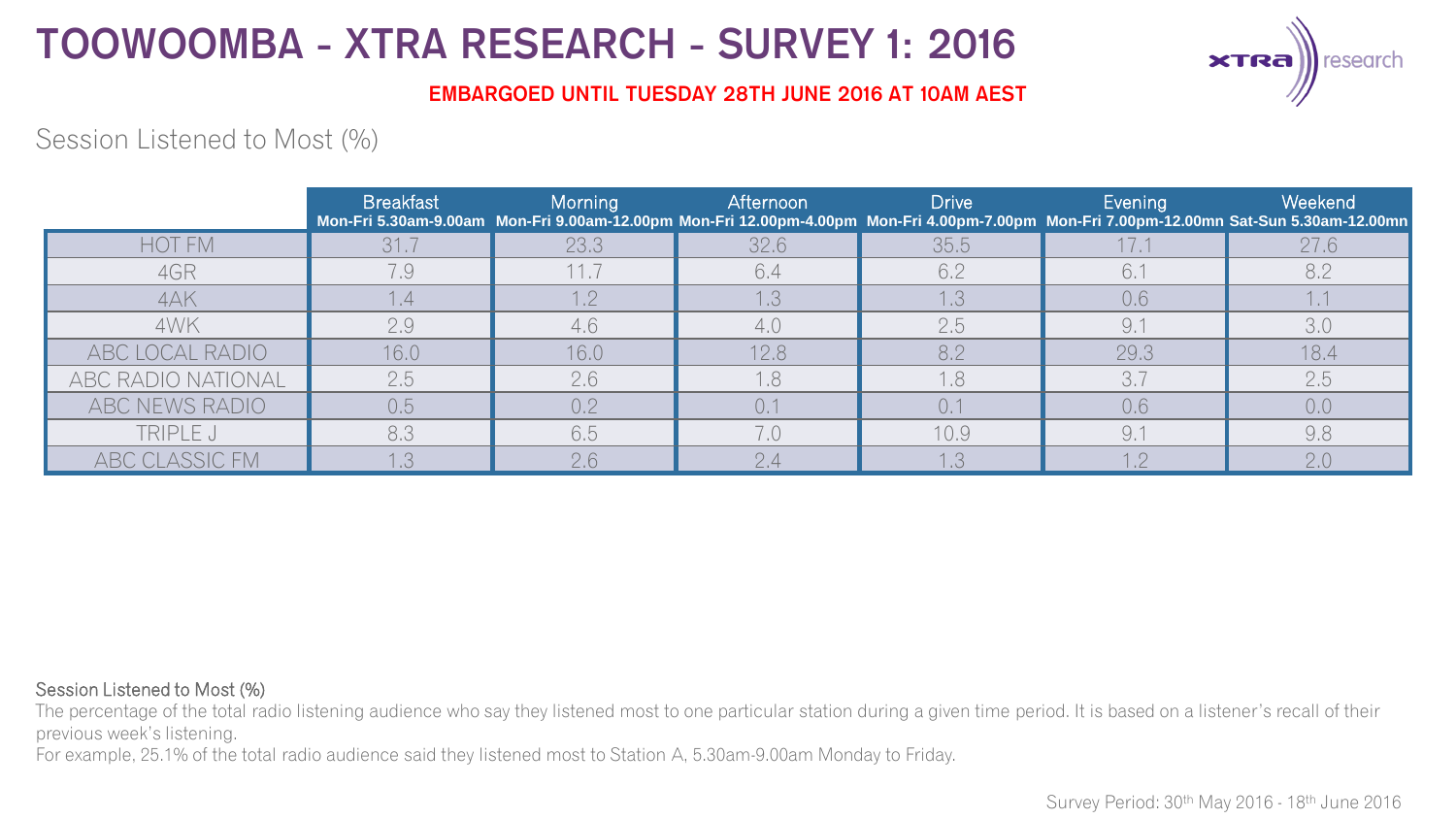

### **EMBARGOED UNTIL TUESDAY 28TH JUNE 2016 AT 10AM AEST**

## Cumulative Audience (00's) by Demographic, Mon-Sun 5.30am-12midnight

|                    | $10+$ | $10 - 17$ | 18-24 | 25-39 | 40-54          | 55-64 | $65+$ |
|--------------------|-------|-----------|-------|-------|----------------|-------|-------|
| HOT FM             | 818   | 182       | 143   | 257   | 199            | 36    |       |
| 4GR                | 314   | 13        |       | 32    | 90             | 79    | 92    |
| 4AK                | 56    |           |       | 13    | 16             |       |       |
| 4WK                | 132   |           |       |       | 14             | 39    | 72    |
| ABC LOCAL RADIO    | 444   | 14.       |       | 32    |                | 100   | 219   |
| ABC RADIO NATIONAL |       |           |       | 13    |                | 16    | 40    |
| ABC NEWS RADIO     |       |           |       |       |                |       |       |
| TRIPLE J           | 237   | 23        | 76    | 81    | 43             | 14    |       |
| ABC CLASSIC FM     | 64    |           |       |       | $\overline{Q}$ | 21    | 30    |

#### Cumulative Audience (00's)

The total number of different people who listen to a station for at least 8 minutes during any time period, based on a listener's recall of their previous week's listening. For example, Station A has 25,000 unique listeners between 5.30am-12.00mn Monday to Sunday.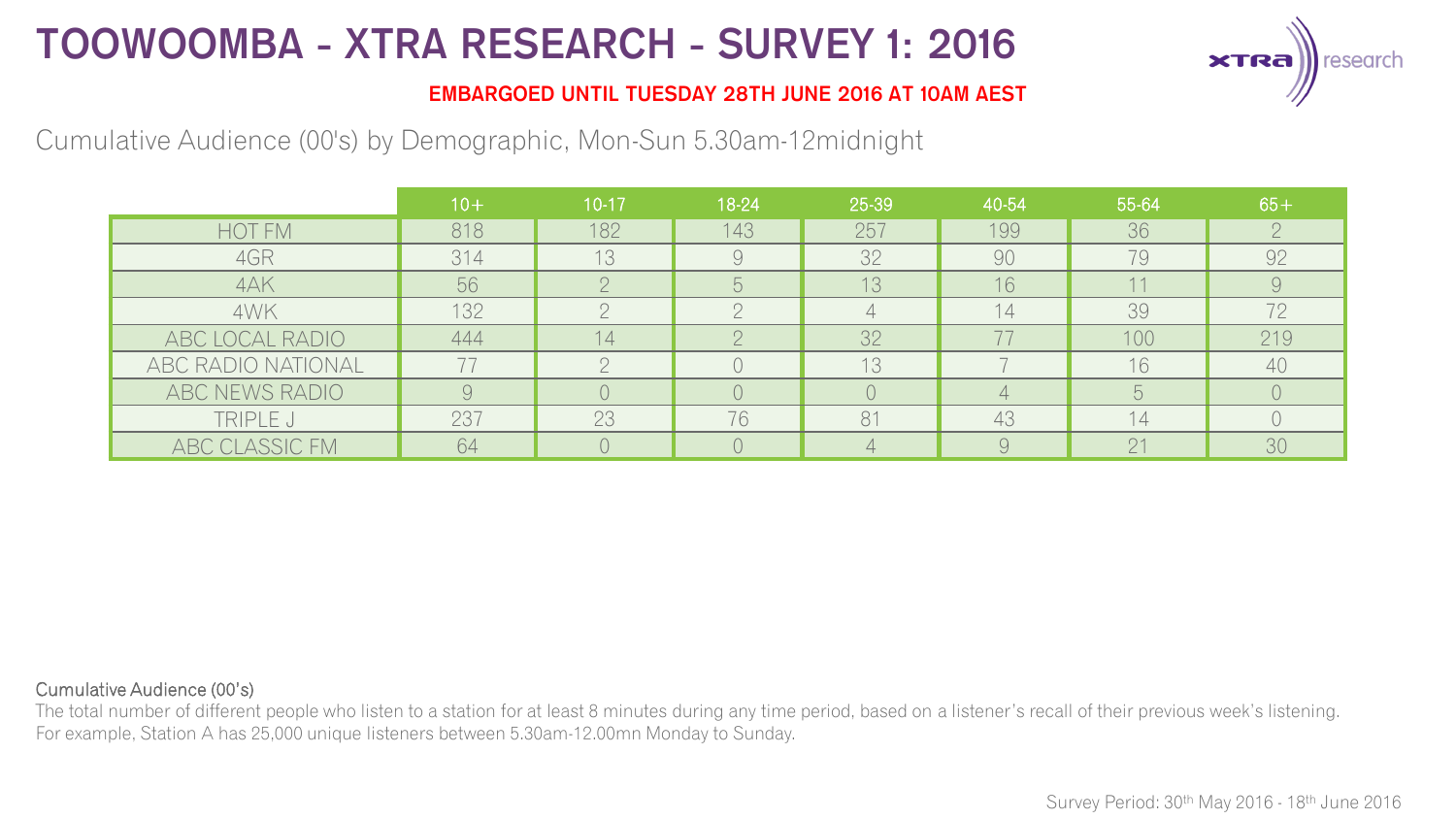

### **EMBARGOED UNTIL TUESDAY 28TH JUNE 2016 AT 10AM AEST**

## Cumulative Audience (00's) by Session, P10+ [Potential: 2154]

|                    | <b>Breakfast</b> | Morning         | <b>Afternoon</b> | <b>Drive</b> | Evening | Weekend<br>Mon-Fri 5.30am-9.00am Mon-Fri 9.00am-12.00pm Mon-Fri 12.00pm-4.00pm Mon-Fri 4.00pm-7.00pm Mon-Fri 7.00pm-12.00mn Sat-Sun 5.30am-12.00mn |
|--------------------|------------------|-----------------|------------------|--------------|---------|----------------------------------------------------------------------------------------------------------------------------------------------------|
| <b>HOT FM</b>      | 691              | 31 <sup>2</sup> | 441              | 585          |         | 470                                                                                                                                                |
| 4GR                | 213              | 174             | 122              | 129          | 27      | 183                                                                                                                                                |
| 4AK                | 34               | 21              |                  | 25           |         | 27                                                                                                                                                 |
| 4WK                | 80               | 79              | 55               | 50           | 27      | 70                                                                                                                                                 |
| ABC LOCAL RADIO    | 356              | 213             | 184              | 140          | 97      | 324                                                                                                                                                |
| ABC RADIO NATIONAL | 57               | 36              | 34               | 38           | 14      | 56                                                                                                                                                 |
| ABC NEWS RADIO     |                  |                 |                  |              |         |                                                                                                                                                    |
| TRIPLE J           | 188              | 88              | 99               | 187          | 36      | 165                                                                                                                                                |
| ABC CLASSIC FM     |                  | 43              | 39               | 29           |         | 50                                                                                                                                                 |

#### Cumulative Audience (00's)

The total number of different people who listen to a station for at least 8 minutes during any time period, based on a listener's recall of their previous week's listening. For example, Station A has 25,000 unique listeners between 5.30am-12.00mn Monday to Sunday.